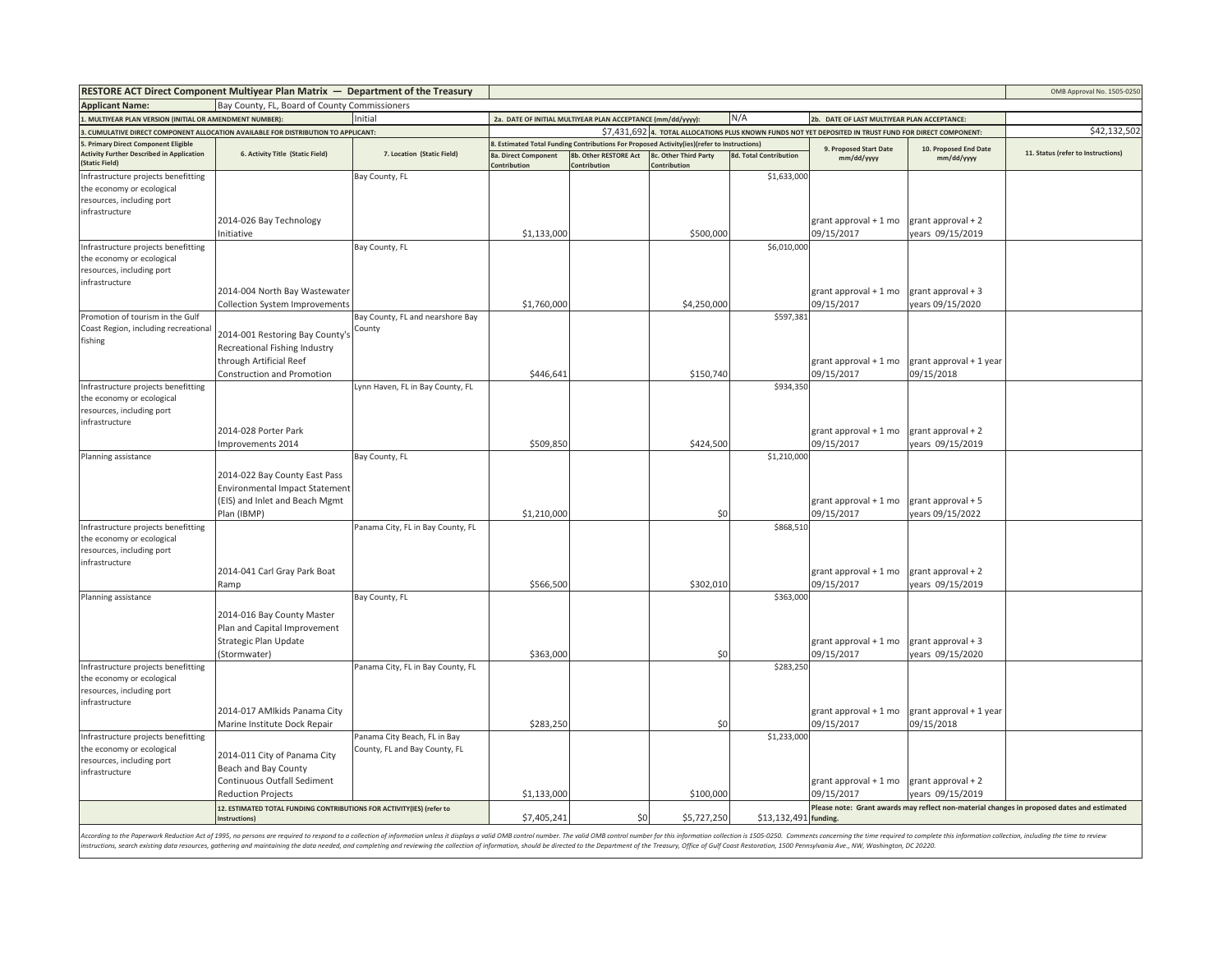# **RESTORE ACT Direct Component Multiyear Plan Narrative**

## **Department of the Treasury**

OMB Approval No. 1505-0250

## **Directions:Use this form for the Initial Multiyear Plan and any subsequent amendments to an accepted Multiyear Plan.For amendments, include only new and/or materially modified activities.**

| Multiyear Plan Version (Initial or Amendment Number): | Initial |
|-------------------------------------------------------|---------|
| Date of Initial Multiyear Plan Acceptance:            |         |
| Date of Last Multiyear Plan Acceptance:               |         |

| Eligible Applicant Name:                                                                                                   | Bay County, FL/Bay County Board of County Commissioners |  |  |  |  |
|----------------------------------------------------------------------------------------------------------------------------|---------------------------------------------------------|--|--|--|--|
| Name and Contact Information of the Person to be contacted (POC) on matters concerning this Multiyear Implementation Plan: |                                                         |  |  |  |  |
| POC Name:                                                                                                                  | Jim Muller                                              |  |  |  |  |
| POC Title:                                                                                                                 | Bay County RESTORE Act Coordinator                      |  |  |  |  |
| POC Email:                                                                                                                 | imuller@baycountyfl.gov                                 |  |  |  |  |
| POC Phone:                                                                                                                 | 850.248.8253                                            |  |  |  |  |

NARRATIVE DESCRIPTION:

1. A description of each activity, including the need, purpose, objective(s), milestones and location. Include map showing the location of location. s each activity.

All activities are within Bay County or nearshore waters. Maps of the projects are attached. Text continued on attached document.

2. How the applicant made the multiyear plan available for 45 days for public review and comment, in a manner calculated to obtain broad-based participation from individuals, businesses, Indian tribes, and non-profit organizations, such as through public meetings, presentations in languages other than English, and postings on the Internet. The applicant will need to submit documentation (e.g., a copy of public notices) to demonstrate that it made its multiyear plan available to the public for at least 45 days. In addition, describe how each activity in the multiyear plan was approved after consideration of all meaningful input from the public and submit documentation (e.g., a letter from the applicant's leadership approving submission of the multiyear plan to Treasury or a resolution approving the applicant's multiyear plan).

At the onset of planning for RESTORE Act Direct Component funds, the Bay County Board of County Commissioners established the Bay County RESTORE Act Advisory Committee by resolution in January 2014, with members appointed in March 2014. The purpose of the Committee is to receive public input, recommend Direct Component project selection criteria to the Board, draft a Multi-Year Implementation Plan, and recommend to the Board projects to be funded by Gulf restoration funds. Final approvals and decisions rest with the Board of County Commissioners.

During the early stages of the plan preparation and the proposal selection process, the Committee met approximately monthly. Public comment opportunities are provided at the start and end of each meeting. Committee meetings are internet streamed and recorded (http://www.baycountyfl.gov/bocc/meeting-live.php "Miscellaneous" tab). All Committee meetings are noticed in multiple places online on the County's web pages (http://co.bay.fl.us/calendar/view\_l.php?id=7 and http://co.bay.fl.us/calendar/view\_l.php?id=7) and meeting materials are posted online on the County's RESTORE web pages (http://www.baycountyfl.gov/cgi-bin/webdata\_pro.pl? \_cgifunction=Search&\_layout=documents&documents.department=Restore ). An email list of approximately 200 individuals and organizations is maintained, and notices are sent of each meeting. Most meetings are also reported in the media. (cont'd)

According to the Paperwork Reduction Act of 1995, no persons are required to respond to a collection of information unless it displays a valid OMB control number. The valid OMB control number for this information collection is 1505-0250. Comments concerning the time required to complete this Information collection, including the time to review instructions, search existing data resources, gathering and maintaining the data needed, and completing and reviewing the collection of information, should be directed to the Department of the Treasury, Office of Gulf Coast Restoration, 1500 Pennsylvania Ave., NW, Washington, DC 20220.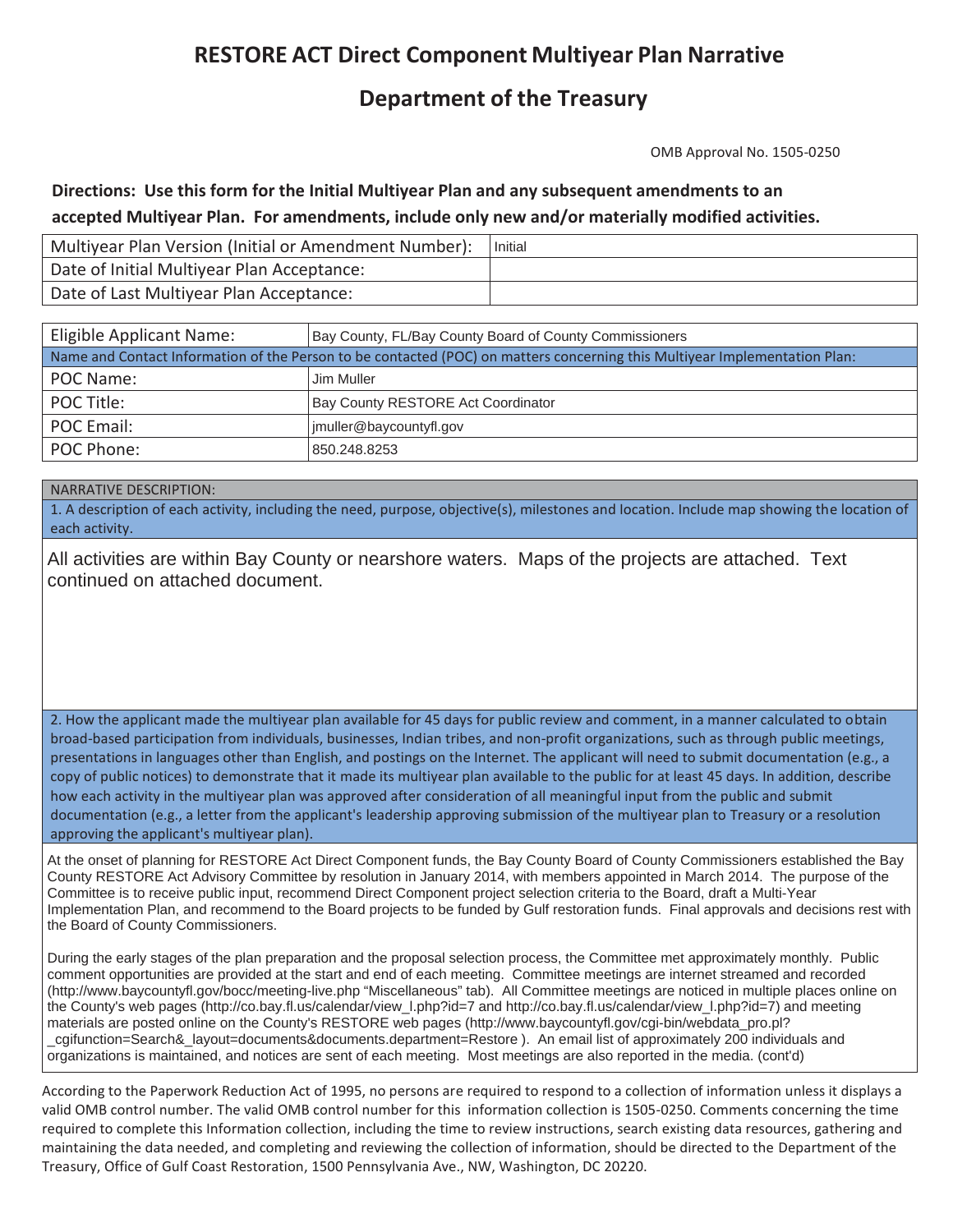3. How each activity included in the applicant's multiyear plan narrative meets all the requirements under the RESTORE Act, including a description of how each activity is eligible for funding based on the geographic location of each activity and how each activity qualifies for at least one of the eligible activities under the RESTORE Act.

The primary RESTORE Act Eligible Activity for each proposed project is addressed in 1., above. No proposed project is included in any claim for compensation paid out by the Oil Spill Liability Trust Fund after the date of enactment of the RESTORE Act. Each proposed project is designed to restore and protect the natural resources, ecosystems, fisheries, marine and wildlife habitats, beaches, coastal wetlands, or economy of the Gulf Coast. As described in 2., each project was selected based on meaningful input from the public, including broad-based participation from individuals, businesses, and nonprofit organizations.

All projects will be carried out within or near Bay County, FL, and all projects will be within the Gulf Coast Region as defined in 31 CFR Part 34 - "Gulf Coast Region means: (1) In the Gulf Coast States, the coastal zones defined under section 304 of the Coastal Zone Management Act of 1972 that border the Gulf of Mexico; (2) Land within the coastal zones described in paragraph (1) of this definition that is held in trust by, or the use of which is by law subject solely to the discretion of, the Federal Government or officers or agents of the Federal Government; (3) Any adjacent land, water, and watersheds, that are within 25 miles of the coastal zone described in paragraphs (1) and (2) of this definition; and (4) All Federal waters in the Gulf of Mexico."

In the case of natural resource protection or restoration projects, the best available science exercise and documentation will be described in detail in each grant application.

4. Criteria the applicant will use to measure the success of the activities included in the multiyear plan narrative in helping to restore and protect the Gulf Coast Region impacted by the Deepwater Horizon oil spill.

Proposal number/name: 2014-026 Bay Technology Initiative

• Construction and installation of infrastructure

• Number of customers that connect within 12 months of completion of infrastructure installation

Proposal number/name: 2014-004 North Bay Wastewater Collection System Improvements

• Measure by flowmeter the reduction in the amount of water from the wastewater treatment plant outfall to the St. Andrew Bay system due to re-use of the water

Proposal number/name: 2014-001 Restoring Bay County's Recreational Fishing Industry through Reef Construction / Promotion • Post-deployment inspection to ensure material placement as permitted

• Website survey forms will be made available for public comment and to gauge use and performance of reefs. (cont'd on attached document)

5. How the activities included in the multiyear plan narrative were prioritized and list the criteria used to establish the priorities.

Four of the Bay County RESTORE Act Advisory Committee members were selected based on the positions they held in organizations relevant to the RESTORE Act Direct Component – port operations, career development and placement, education/job training, and economic development. The other five Committee members were selected by the Board of County Commissioners based on their knowledge, skills and abilities.

The main charge to the Committee was to draft the Multi-Year Implementation Plan, including criteria, goals and objectives, and the project evaluation and selection process. These elements were included in the partial Plan approved by the Bay County Board of County Commissioners in Sept. 2014 and are included in the Plan attached to the Plan Matrix and Narrative. (cont'd on attached document)

6. If applicable, describe the amount and current status of funding from other sources (e.g., other RESTORE Act contribution, other third party contribution) and provide a description of the specific portion of the project to be funded by the RESTORE Act Direct Component.

No RESTORE Act funds other than Bay County Direct Component RESTORE funds are being used for the activities in the Multi-Year Implementation Plan. There are no known direct relationships between the activities included in this plan and other activities funded under the RESTORE Act.

Information for each project with funding from other sources will be listed as:

Proposal Number/Proposal Name/Requested \$ plus Bay costs/Non-RESTORE funds/Updated estimated proposal cost

(cont'd on attached document)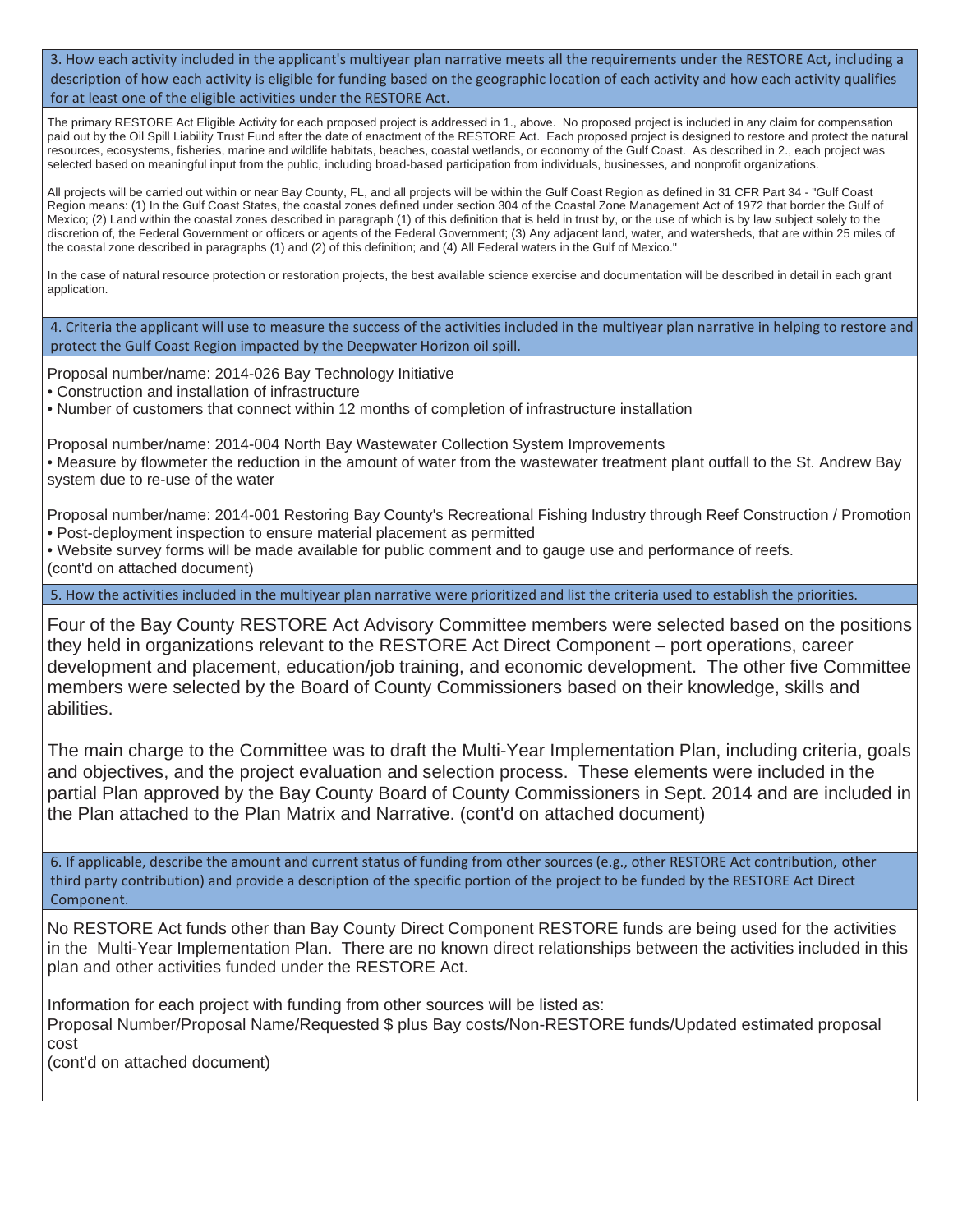## **Bay County, FL RESTORE ACT Direct Component Multiyear Plan Narrative (cont'd) November 4, 2016 revised April 21, 2017**

#### NARRATIVE DESCRIPTION: **1. (cont'd from form)**

On July 19, 2016, Bay County's RESTORE Act Direct Component draft Multi-Year Implementation Plan with fifteen proposed projects was brought before the Bay County Board of County Commissioners in a public hearing. The Board approved a draft Plan with the 15 proposed projects, and a public comment period of 45 days was held. Staff compiled the public comments, provided recommendations as appropriate, and brought the draft Plan, including the list of 15 proposals and public comment compilation, before the Board in a public hearing on October 4, 2016. The Board selected the following nine projects for funding through the Transocean and Anadarko settlements, and directed that the other six projects be given priority in the next funding cycle.

Proposal number/name: 2014-026 Bay Technology Initiative

Eligible Activity: Infrastructure projects benefitting the economy or ecological resources, including port infrastructure

Need: High speed data infrastructure is needed to enhance economic development in Bay County

Purpose: Enhance economic development by providing high speed data infrastructure to defense, education and government

Objectives: Provide high speed data infrastructure by installing conduit, fiber and hardware Detailed Description: Project will expand high speed data infrastructure from Bruce, FL to Bay County by installing conduit/fiber and hardware, which will result in economical, ultra-high speed broadband connection. This public infrastructure will enhance economic development while benefiting Bay County's military installations, education, healthcare and local governments. Capacity will increase from 2 gigs to 10 gigs. Numerous studies show the correlation between broadband access and the number of jobs created, and measure the economic impact of broadband. One study states that for every percentage point increase in broadband penetration in a state, employment is projected to increase by 0.2 to 0.3 percent per year. Another study notes an increase in the broadband penetration rated by 10% raises annual growth rate in per-capita GDP by 09. to 1.5 percentage points.

The final plan and permitting for the project, from Bruce, Florida to Bay County users such as Naval Support Activity Panama City, Gulf Coast State College, Florida State University Panama City and Bay District Schools, is complete. The conduit will be owned by the not-for-profit EDA Foundation of NWFL, Inc. except for those segments of the conduit owned by Bay County, FL. Matching funds will not be blended. RESTORE Act funds will be used for purchase and installation of high speed data materials and additional conduit as necessary. Project management: EDA Foundation of NWFL, Inc. (not-for-profit)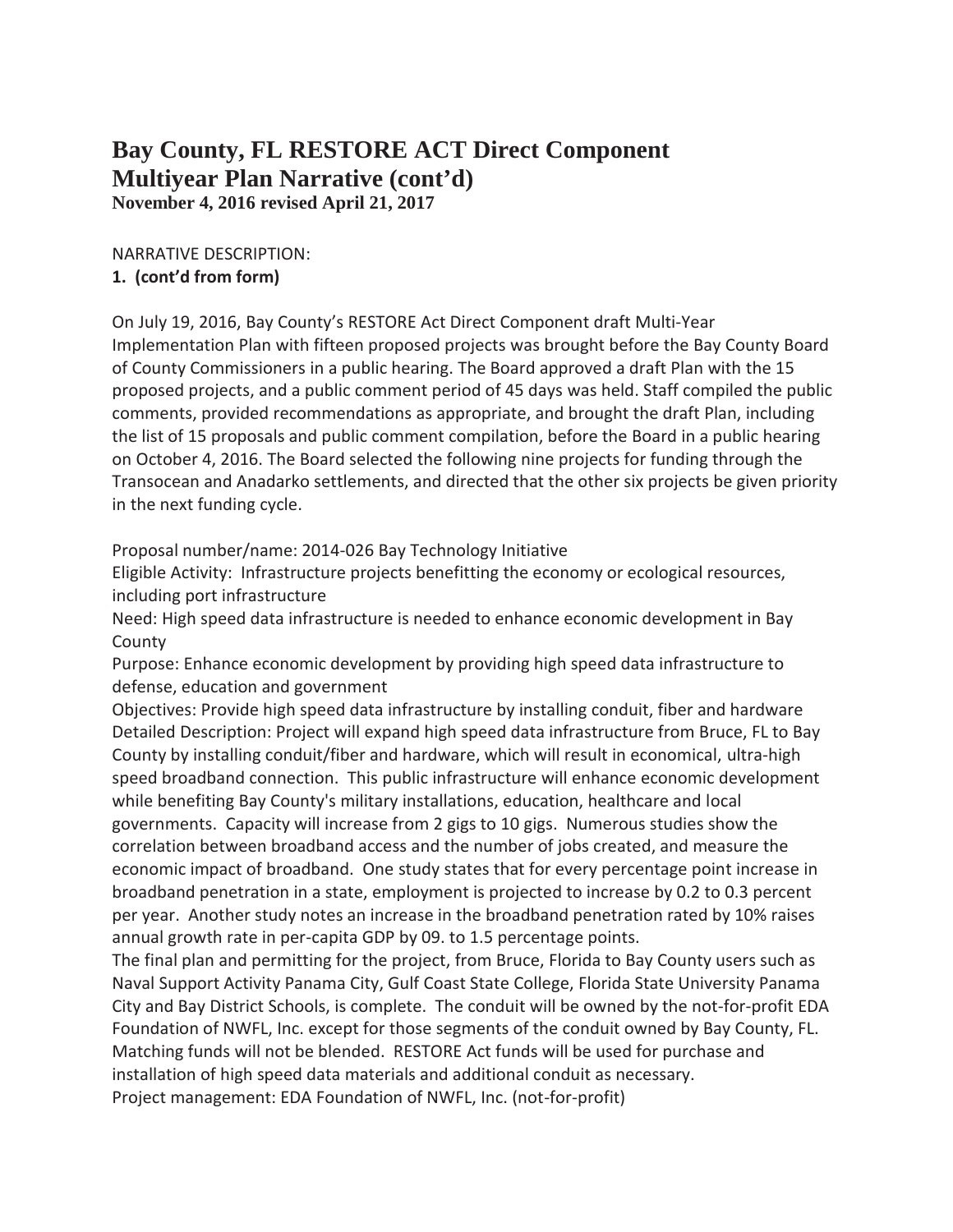Milestones:

- 1. Evaluation of funds received, establishment of POA&M for plans forward
- 2. Publish RFP for bids for project installation
- 3. Evaluation of bids and finalization of timeline
- 4. Construction & installation of infrastructure

Location: Bay County, FL – see map

Proposal number/name: 2014-004 North Bay Wastewater Collection System Improvements – Water Reuse

Eligible Activity: Infrastructure projects benefitting the economy or ecological resources, including port infrastructure

Need: A mechanism is needed to reduce the nutrients flowing from the North Bay wastewater treatment plant to the St. Andrew Bay system, thereby benefiting the ecological resources of the bay

Purpose: Reduce the nutrients flowing from the wastewater treatment plant to the St. Andrew Bay system

Objectives: Install water reuse infrastructure to allow reuse of water from the wastewater treatment plant and reduce the amount of treated wastewater and nutrients now going into the St. Andrew Bay system

Detailed Description: Treated wastewater from the North Bay wastewater treatment plant is currently discharged into Rapid Infiltration Basin Systems (RIBS), unlined excavated or constructed basins. By design, the treated wastewater quickly infiltrates through the unsaturated zone to the water table. Once in the aquifer, much of the effluent flows and eventually discharges to the St. Andrew Bay system. Instead of piping water into the RIBS, the project would pipe water from the treatment plant to a nearby power plant, making the water available as cooling water. After use by the power plant, reuse water is injected into a permitted well. This project would reduce the discharge of treated wastewater into the St. Andrew Bay system and would result in improved water quality in an impaired marine estuary (Class I and Class II water bodies in St. Andrew Bay and adjoining water bodies). RESTORE Act Direct Component funds will be spent on materials and installation of discrete components of the project as allowable under federal grant regulations. If matching funds are necessary to complete these components of the project, the funds will be blended with Direct Component funds and expended according to federal regulations.

Project management: Bay County Utility Services Milestones:

- 1. Project design
- 2. Contract selection and award; Notice to proceed
- 3. Construction start date
- 4. Construction completion

Location: Bay County, FL – see map

Proposal number/name: 2014-001 Restoring Bay County's Recreational Fishing Industry through Reef Construction / Promotion

Eligible Activity: Promotion of tourism in the Gulf Coast Region, including recreational fishing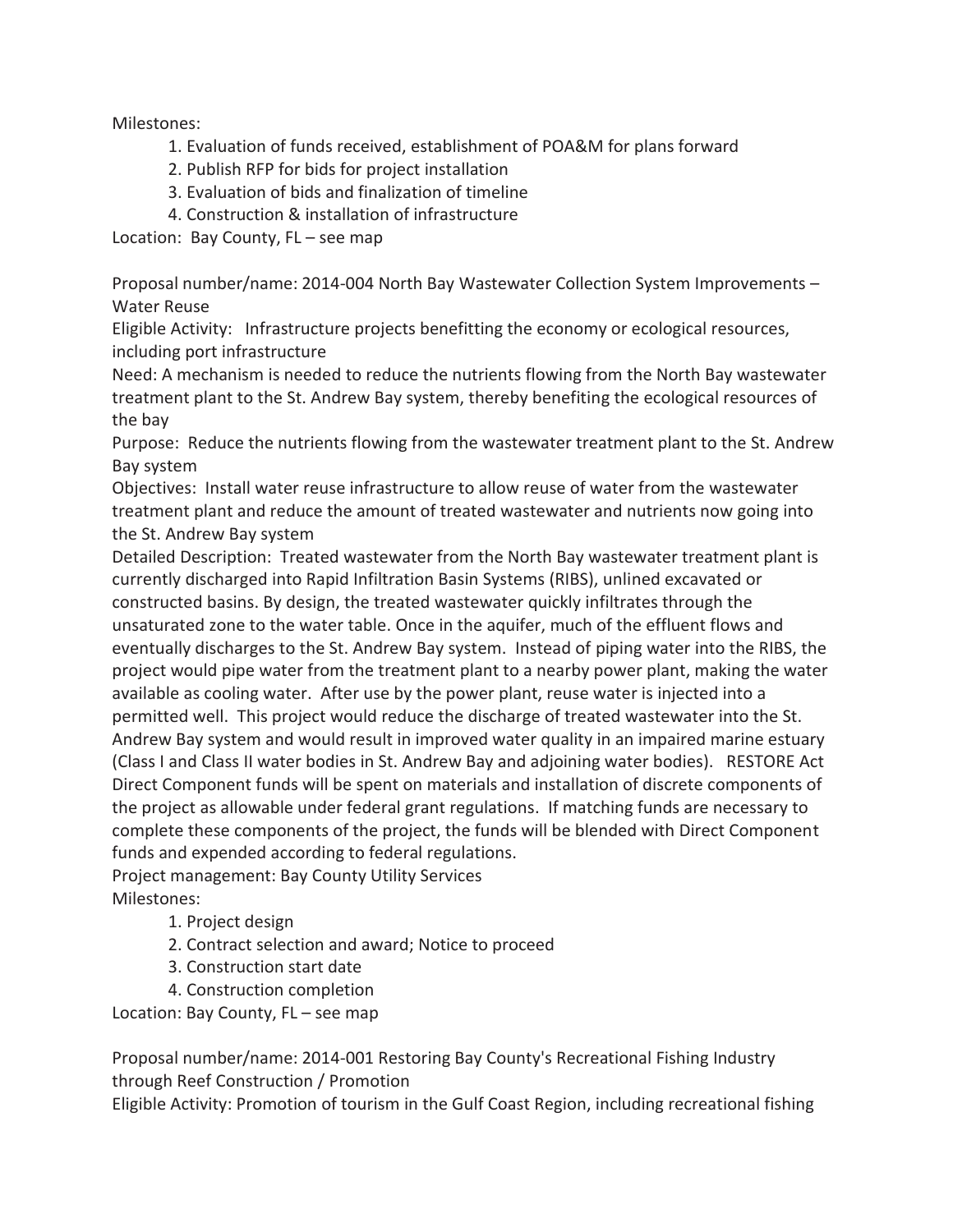Need: Additional artificial reefs are needed to promote tourism and to provide more opportunity for recreational fishing, diving and other tourism businesses.

Purpose: Provide additional opportunity for recreational fishing, diving and other tourism businesses

Objectives: Construct artificial reefs through placement of materials to provide additional opportunity for recreational fishing, diving and other tourism businesses and promote availability to tourists through web site

Detailed Description: A series of artificial reefs will be constructed of secondary use materials that are stable and durable, lasting at least 30 years. Reef construction materials were donated to Bay County and will be used to create habitat benefiting fishing, diving, and other tourism businesses. Reefs will be located in state waters approximately 11 nm from the St Andrew's Bay Pass and 7-8 nm miles off the MB Miller County Pier and off Panama City Beach's Russell-Fields Pier. Near-shore reef locations provide fuel and time savings. Information on new reefs will be provided to tourists through web site. Matching funds are in-kind expenditures for eligible activities and less than \$5000 for equipment.

Project management: Bay County

Milestones:

- 1. Publish RFP, evaluate responses, award contract, obtain permits
- 2. Deployment: Transport materials from Staging Area & place in permitted sites
- 3. Post Deployment: Ensure materials are placed as permitted
- 4. Update website to promote recreational fishing use by tourists

Location: Bay County, FL and nearshore Bay County – see map

Proposal number/name: 2014-028 Porter Park Improvements 2014

Eligible Activity: Infrastructure projects benefitting the economy or ecological resources, including port infrastructure

Need: The public, including residents and visitors, needs improved accessed to St. Andrew Bay and the Gulf. The existing infrastructure needs improvement.

Purpose: Improve public access to waterways

Objectives:

- Improve the existing ramp
- Install fixed staging docks and a floating dock for more efficient, easier and safer access
- Replace failing seawall

Detailed Description: The project consists of making improvements to the existing aged boat ramp and installing a new sea wall to replace the existing failing wall. The planned improvements are to replace the ramp with the correct slope boat ramp, install fixed staging docks and a floating dock for smaller vessels like waverunners, canoes, and kayaks. The failing seawall will be replaced with a new PVC (non-CCA/chromated copper arsenate) seawall. Vehicle counts will be conducted at ramp before and after construction to measure success. Matching money is for eligible activity and will be blended with grant funds.

Project management: City of Lynn Haven

Milestones:

- 1. Design & permitting (complete)
- 2. Advertise for bids, construction contract award & Notice to proceed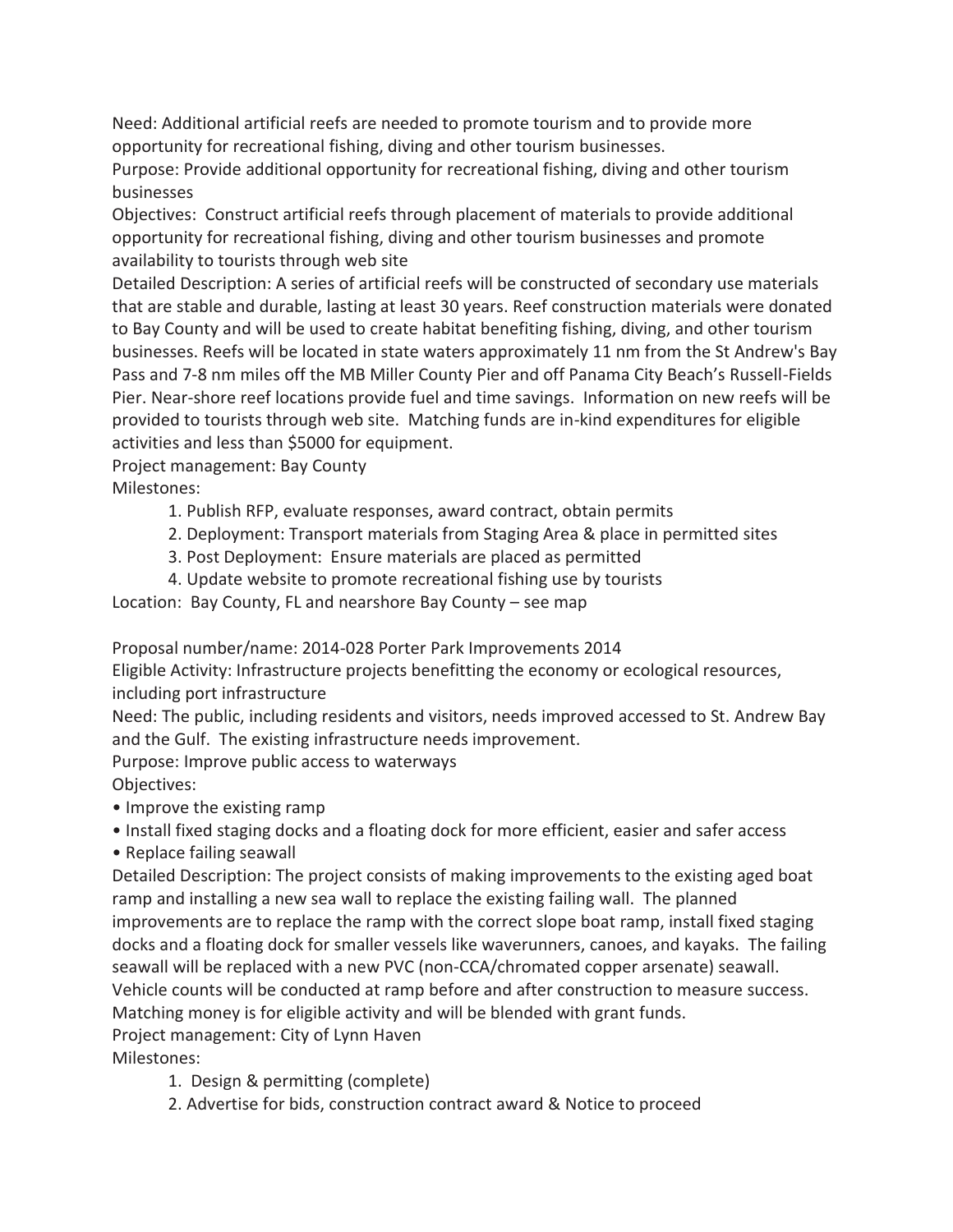- 3. Construction complete & certificate of occupancy/project certifications
- 4. Monitor ramp usage

Location: Bay County, FL – see map

Proposal number/name: 2014-022 Bay County East Pass Environmental Impact Statement (EIS) and Inlet and Beach Management Plan (IBMP)

Eligible Activity: Planning assistance for a project for restoration and protection of the natural resources, ecosystems, fisheries, marine and wildlife habitats, beaches, and coastal wetlands of the Gulf Coast region

Secondary Eligible Activity: Planning will be done for eligible activities, including restoration and protection of the natural resources, ecosystems, fisheries, marine and wildlife habitats, beaches, and coastal wetlands of the Gulf Coast region

Need: The East Pass (Old Pass) of the St. Andrew Bay, the original entrance to the bay before the shipping channel was established, closed up and the water quality and habitats of the nearby bay changed. An Environmental Impact Study (EIS) and Inlet and Beach Management Plan (IBMP) are needed to determine whether re-establishing the Old Pass will be feasible and environmentally beneficial to the system.

Purpose: Determine whether re-establishing the Old Pass will be feasible and environmentally beneficial to the ecosystem.

Objectives: Conduct an Environmental Impact Study (EIS) and Inlet and Beach Management Plan (IBMP) on the effects of re-establishing the East Pass as the first steps in the initiative to re-open the historical East Pass.

Detailed Description: Conduct an Environmental Impact Study (EIS) and Inlet and Beach Management Plan (IBMP) for a proposed project to re-open the East Pass along the path of the historic channel linking St. Andrew Bay to the Gulf of Mexico. Due to the sensitive location and the size of the proposed project, conducting an EIP and IBMP are required to address required compliance with all Federal and State agencies regulation with the goal to produce a National Environmental Policy Act (NEPA document in accordance with President's Council of Environmental Quality Rules and Regulations). In addition, an Inlet and Beach Management Plan must be prepared for FDEP's Bureau of Beaches and Coastal Systems. These plans are required by the Corp of Engineers and FDEP as the first steps in the initiative to re-open the historical East Pass.

Project management: Bay County Milestones:

- 1. Develop contract(s) to conduct the EIS and IBMP
- 2. Initiate the EIS and IBMP
- 3. Complete the EIS and IBMP

Location: Bay County, FL – see map

Proposal number/name: 2014-041 Carl Gray Park Boat Ramp

Eligible Activity: Infrastructure projects benefitting the economy or ecological resources, including port infrastructure

Need: The public, including residents and visitors, needs improved accessed to St. Andrew Bay and the Gulf. The existing infrastructure needs improvement.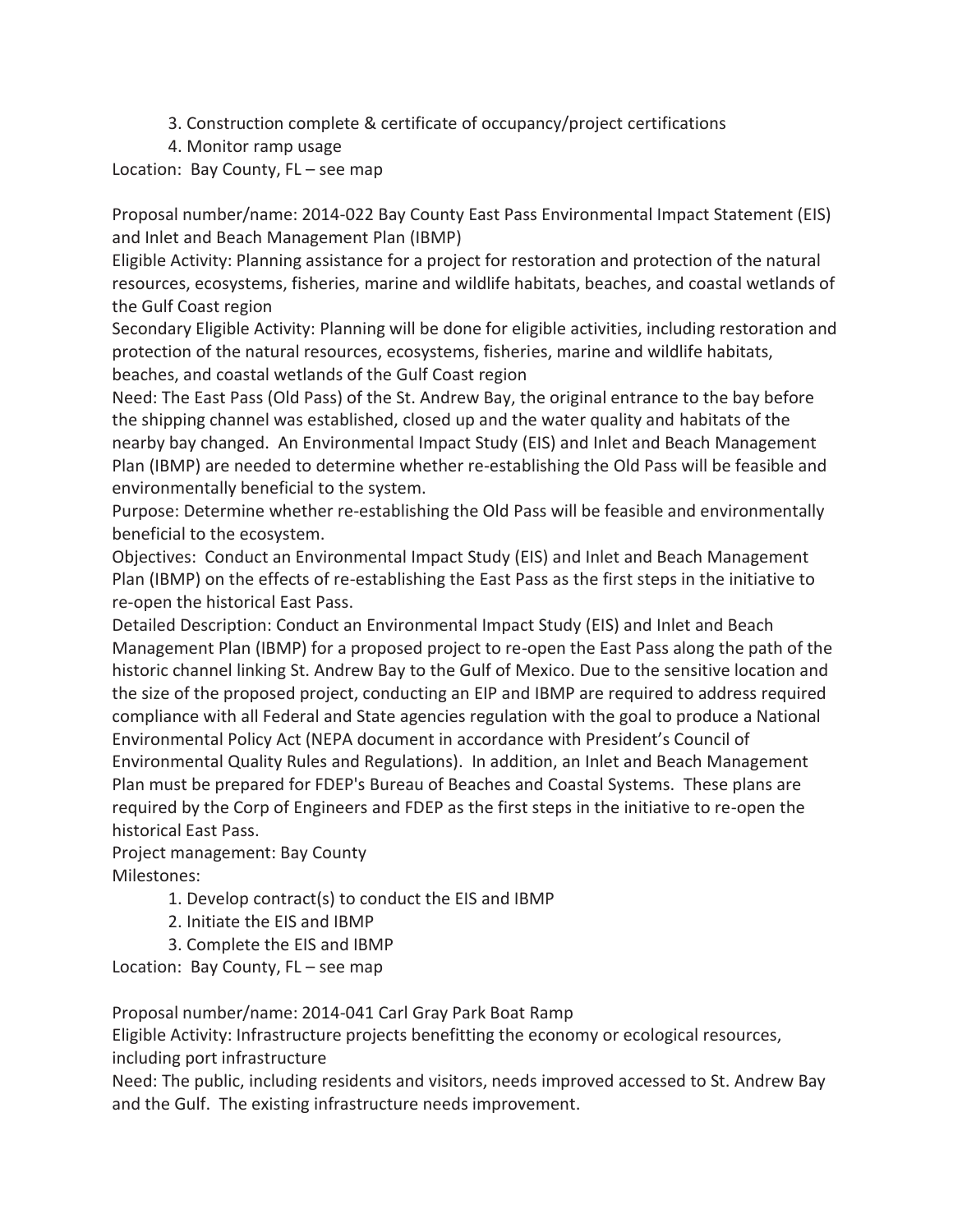Purpose: Improve public access to waterways Objectives:

- Replace the existing ramp with a correctly sloped ramp
- Install fixed staging docks and a floating dock for more efficient, easier and safer access
- Dredge channel and install markers to control access to the ramp

• Install overflow stormwater box to reduce sediments from flowing into the bay and filling boat channel

Detailed Description: The project consists of making improvements to the existing boat ramp. The planned improvements are to replace the ramp with the correct slope boat ramp, install fixed staging docks and a floating dock for smaller vessels like waverunners and canoes. The project will require a 50 ft wide dredged channel. Installation of an overflow stormwater box to the existing stormwater ditch outfall basin will prevent future sedimentation of the boat channel. Vehicle counts will be conducted at ramp before and after construction to measure success. Matching money is for eligible activity and will be blended with grant funds. Management: City of Panama City

Milestones:

- 1. Design (complete) and permitting (submitted)
- 2. Advertise for bids, construction contract award and Notice to proceed
- 3. Construction complete and certificate of occupancy/project certifications
- 4. Monitor ramp usage

Location: Bay County, FL – see map

Proposal number/name: 2014-016 Bay County Master Plan and Capital Improvement Strategic Plan Update (Stormwater)

Eligible Activity: Planning assistance

Secondary Eligible Activity: Planning will be done for eligible activities including for infrastructure projects benefitting the economy or ecological resources, including port infrastructure; and for coastal flood protection and related infrastructure

Need: The existing Bay County Stormwater Master Plan and Stormwater Strategic Plan were prepared in 1990. Updated plans are needed that reflect changes during the past 25 years and to re-establish priorities.

Purpose: Update Bay County Stormwater Master Plan and Stormwater Strategic Plan to reflect current conditions and to re-establish priorities. The updated plan will help restore and protect the natural resources of the Gulf region.

Objectives:

• Review of Regulatory requirements to include new TMDL requirements, Data Compilations and Assessment, Local Level of Service, Comprehensive Plan and Ordinance Review, Best Management Practice Concepts (BMP's) both structural BMP's and Non-Structural BMP's, Stormwater Facilities Operation and Maintenance Review, Problem Area Identification, a Strategic Plan for infrastructure and funding option review.

- Review all existing data
- Make recommendations for improvements
- Produce updated Stormwater Master Plan and Stormwater Strategic Plan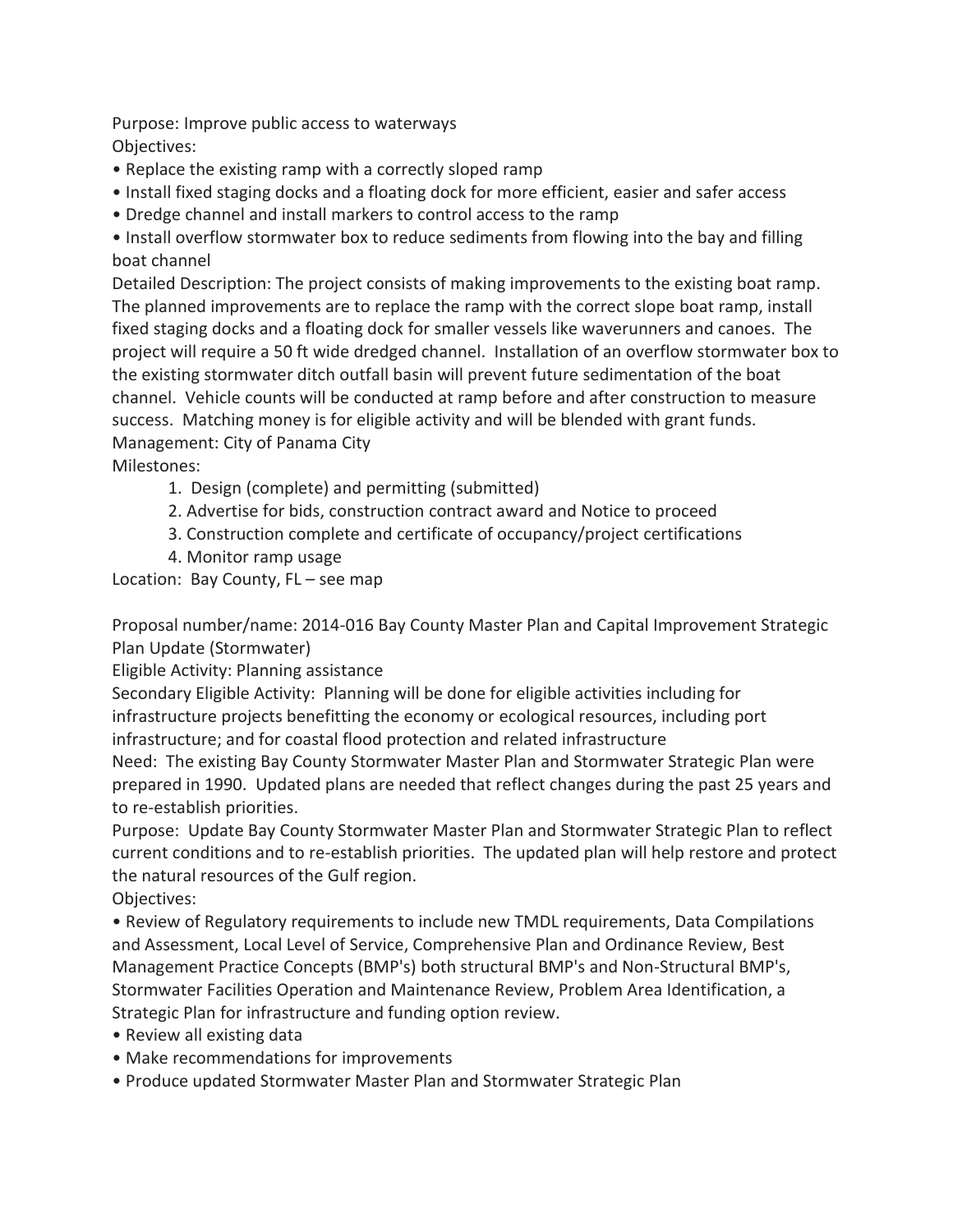Detailed Description: The Stormwater Master Plan and Stormwater Strategic Plan will update the previous plans done early in 1990. The plans will serve as a tool for integrated planning and implementation process which will address 3 primary goals: Protection of County's surface waters from water quality degradation, protection of potable water supply and protection from severe flooding. It is anticipated that the plan will incorporate at a minimum the following components: Review of Regulatory requirements to include new Total Maximum Daily Load (TMDL) requirements, Data Compilations and Assessment, Local Level of Service, Comprehensive Plan and Ordinance Review, Best Management Practice Concepts (BMPs) both structural BMPs and Non-Structural BMPs, Stormwater Facilities Operation and Maintenance Review, Problem Area Identification, a Strategic Plan for infrastructure and funding option review. The plans will review all existing data and make recommendations for improvements. Project management: Bay County Milestones:

- 1. Develop RFQ
- 2. Select contractor, prep contract, award contract
- 3. Complete Plan update

Location: Bay County, FL – see map

Proposal number/name: 2014-017 AMIkids Panama City Marine Institute Dock Repair Eligible Activity: Infrastructure projects benefitting the economy or ecological resources, including port infrastructure

Secondary Eligible Activity: Restoration and protection of the natural resources, ecosystems, fisheries, marine and wildlife habitats, beaches, and coastal wetlands of the Gulf Coast region Need: Dock facility for boats used for community coastal environmental service projects is in poor condition and needs to be replaced

Purpose: Replace the dock facility for boats used for community coastal environmental service projects so that environmental restoration projects can continue

Objectives: Remove and replace dock

Detailed Description: This project will complete a renovation of the plumbing, electrical, mechanical and structural components of the AMIkids Panama City Marine Institute dock. According to 31 CFR 34.2, infrastructure means public facilities or systems, and numerous examples are provided, including seawalls and levees. The dock will be owned by the City of Panama City or Bay County and leased back to AMIkids. This infrastructure project will benefit ecological resources (31 CFR 24.201(f)), as detailed below.

The dock is used for storing and access to boats which are used for community environmental service projects to St. Andrew Bay and the surrounding waters. AMIkids has an extensive history of environmental service projects such as water quality monitoring, coastal clean-up, fish population monitoring, coral monitoring, sea grass protection, shoreline restoration, sea bird nesting habitat projects and sea turtle nesting habitat protection. The dock is essential for AMIkids' support of groups including the EPA, Florida State Parks, NFWF, River Watch, Lake Watch, REEF, Project Aware, Coral Watch, and Turtle Watch.

Examples: AMIkids provides dock, boat and labor support for Resource Management Association water quality monthly sampling of two sites in the bay; 50+ samples have been collected, analyzed and submitted to the Univ. of FL/LakeWatch since summer 2013. Under a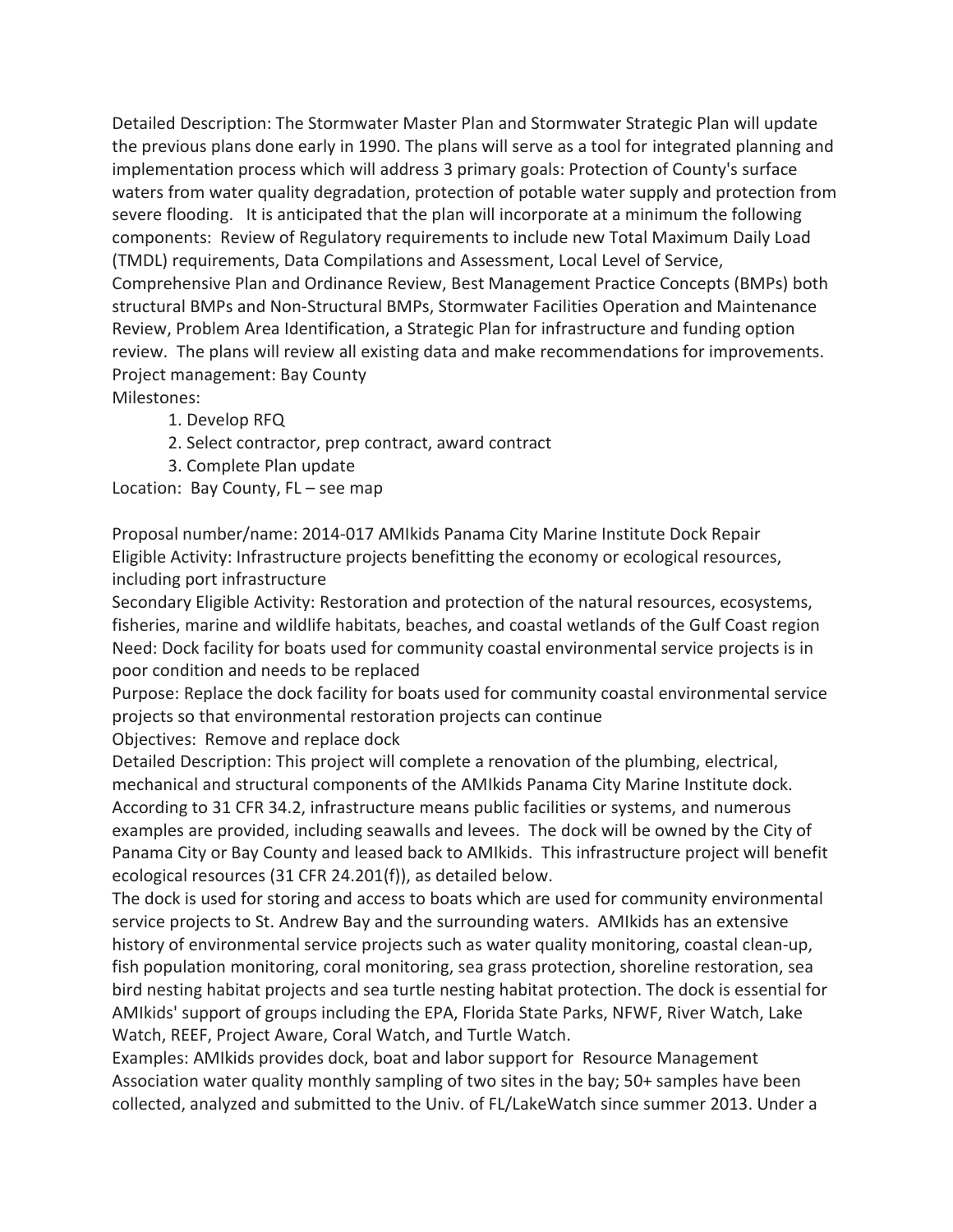grant, AMIkids placed seagrass warning signs 5 years ago and in fall 2016 plan to repair/replace more than 40 signs protecting 150 acres of seagrass. In 2016 under a contract funded by the Natl Fish & Wildlife Foundation, AMIkids placed thousands of bags of oyster shells over 4 acres of bay bottom to help re-establish oyster reefs; additional restoration work is projected for 2017.

The dock is essential to AMIkids' participation in these and other restoration projects. These activities will continue into the future.

Project management: AMIkids Panama City Marine Institute (not-for-profit) Milestones:

- 1. Project design completed
- 2. Contract selection, award, Notice to proceed
- 3. Construction initiated
- 4. Construction completed/certificate of occupancy (if required)

Location: Bay County, FL – see map

Proposal number/name: 2014-011 City of Panama City Beach and Bay County Continuous Outfall Sediment Reduction Projects

Eligible Activity: Infrastructure projects benefitting the economy or ecological resources, including port infrastructure

Need: Stormwater flows through outfalls onto the Panama City Beach. The outfall water quality needs to be improved for the benefit of human and marine health and to enhance the experience for tourists and locals.

Purpose: Survey and upgrade existing stormwater infrastructure to improve the quality of stormwater flowing onto the beach and design an offshore stormwater outfall with the intent to acquire offshore outfall construction funds in the future. Objectives:

- Survey existing stormwater infrastructure
- Install devices to improve water quality
- Design and permit discharge structures to reduce scour, erosion and maintenance
- Survey and design for an offshore stormwater outfall

Detailed Description: The City of Panama City Beach and Bay County are home to a thriving tourist destination for visitors from all over the United States. Both areas depend on this market for the local economies. Significant growth has been experienced over the past 20 years and development has resulted in numerous stormwater outfalls that line the beaches with discharge structures, exposed pipes, and open box culverts. The City and County stormwater management systems developed over the years have resulted in fifteen (15) continuous flow outfall structures that discharge onto the beach. The ponds and ditches that form on the beaches as a result of these discharges are often filled with trash, debris, and very high fecal coliform levels.

The recent study conducted by CDM for county wide watersheds found the water quality of the Lower Coastal region where these fifteen (15) continuous outfalls are located to be impaired. The water quality at four locations along the beaches was found to be severely impaired, including the outfalls at Lullwater Lake and Calypso Towers. The beach outfalls are unsightly, cause erosion of the natural beach, and transport approximately 1,934 lbs/ac/yr of pollutant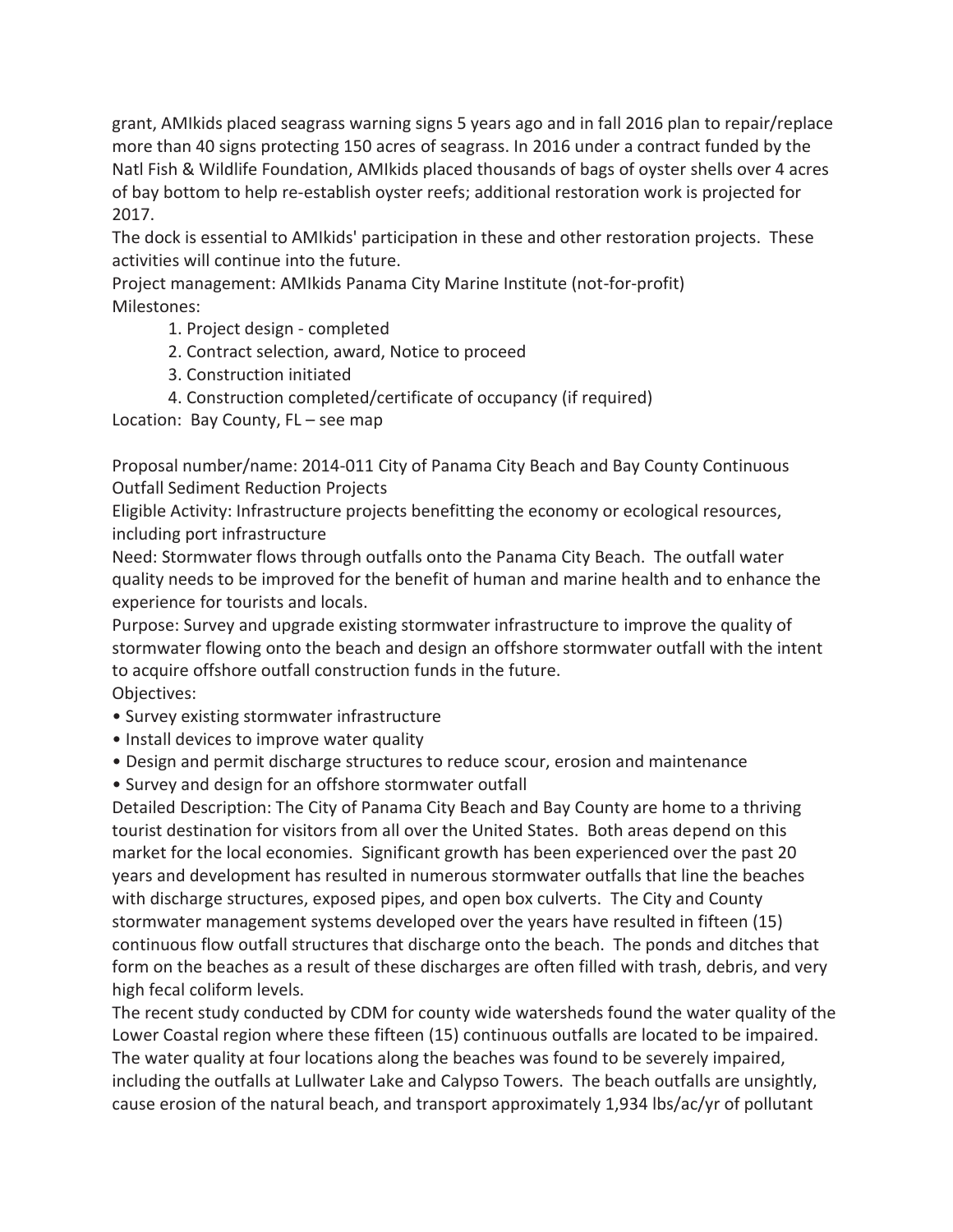load, including sediment, debris, oil, and nutrients, directly to the Gulf of Mexico. In addition, the stormwater transmits bacteria and viruses to the beach during and immediately after a rainfall event, exposing residents and tourists enjoying the near-shore area to harmful pathogens. The final issue that has required tremendous maintenance effort and funding by the City and County is reshaping the alignment of these outfall sweep areas to prevent shoreline impoundments.

Two items are addressed in the proposal to improve the water quality and alignment of the outfalls:

1. Bay County and the City of Panama City Beach are seeking funds to survey, design, and permit a plan to restore, replace and enhance the fifteen (15) continuous outfalls that currently discharge onto the beach. There are ten (10) continuous outfalls within the City limits and five (5) outfalls in the county that would be addressed within the plan. Each of the outfalls would be surveyed and evaluated for performance improvements including installation of upstream trash collectors, nutrient and oil reduction devices such as baffle boxes, pipe skimmers, inlet baskets, and inlet skimmers that would significantly enhance the downstream water quality that is discharging onto the beaches. In addition, the discharge structures would be designed and permitted to extend the seaward limits to a distance that would significantly reduce scour, erosion, and maintenance requirements. Baffle boxes will be installed on the County portion of the project, and water quality monitoring conducted before and after construction.

2. The second phase of the plan includes survey and design for an off-shore stormwater outfall that would significantly reduce sediment, debris, oil and nutrients discharging directly into the near-shore surf zone. Within this plan, the existing stormwater drainage basin that spans from Lullwater Lake to Calypso Towers will be retrofitted with underground junction boxes that would connect the two systems into one offshore discharge system. The installation of baffle boxes at the discharge location would allow for high levels of treatment and water quality improvements prior to release into the Gulf of Mexico. The discharge structure would include approximately 1300 linear feet of 72" reinforced concrete pipe that will discharge offshore. The system would potentially eliminate four (4) intermittent outfalls and the two continuous outfalls at Calypso Towers and Lullwater Lake. As a result of this project, unsightly beach outfalls responsible for shoreline erosion will be removed, regional flooding problems will be alleviated, and oil, grease, trash, and sediment will be prevented from discharging directly onto the beach and surf zone. In addition, the risk of adverse bacteria and viruses in the swim zone will be greatly reduced.

The City of Panama City Beach is providing \$100,000 towards this project. The funds will be blended with RESTORE Act Direct Component funds.

Project management: City of Panama City Beach with Bay County Milestones:

- 1. Develop a Beach Outfall Master Plan and Estimate of Probable Cost
- 2. Develop a preliminary engineering report of priority drainage basins
- 3. Perform a Sediment Transport and Pollutant Dilution Modeling
- 4. Conduct Dynamic Analysis & Stability Analysis
- 5. Design, permit & construct sediment reduction devices for upstream systems to improve water quality

Location: Bay County, FL – see map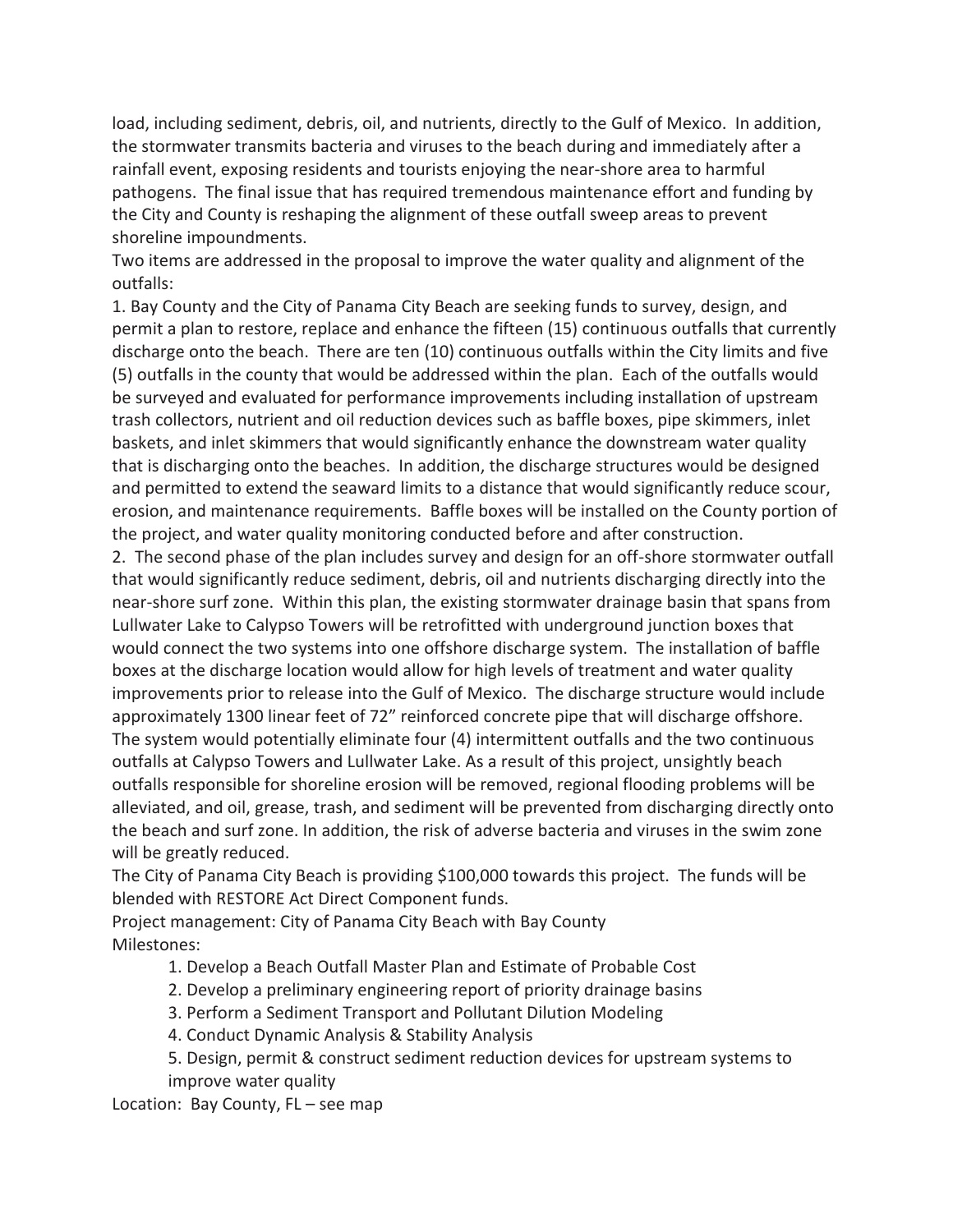The Committee drafted goals and objectives for the Multi-Year Implementation Plan, as well as project evaluation criteria, ranking considerations and the evaluation and ranking process. On September 2, 2014, the Board approved the partial plan, with projects to be added later.

The Committee held a RESTORE Act Direct Component pre-proposal cycle, open to any individual or entity that wished to submit a proposal for consideration. Pre-proposal presentations and public comment were held on November 12, 2014. On December 9, 2014, the Committee chose 22 of the 47 pre-proposals for further evaluation. On February 24, 2015, proposal presentations and public comments were held. On May 12, 2015, the Committee selected and ranked 14 proposals totaling \$6.7 million to recommend to the Board. On June 16, 2015, the 14 proposals were presented to the Board. After discussion, the Board added a proposal that had been considered earlier in the process, and directed that all 15 proposals requesting a total of \$8.2 million be brought back to them as part of the draft Multi-Year Implementation Plan. Project budgets were adjusted to include the County's estimated project management costs and indirect costs. The revised total for all 15 projects was \$9.5 million.

The draft Multi-Year Implementation Plan was brought before the Board in a public hearing on July 19, 2016. The public hearing was noticed through a legal ad, media, interested parties emails and web site postings. The Plan was available for download from the internet, and a paper copy of the draft plan was available at the main Bay County Public Library. The public was given an opportunity to comment at the public hearing.

The Board approved the draft Plan at the July 19 meeting, and a public comment period of 45 days was opened, which closed on September 2. Staff compiled the public comments, including a tally of comments for/against each proposed project, for the Board's consideration, and posted all comments to the internet. Two hundred forty-four comments on projects were received, including some communications that commented on more than one project. All comments received were positive in support of specific projects, with the exception of 24 negative comments on the East Pass project. Of the 24 negative comments, 23 came from form letters, some of which stated East Pass would require long-term funding and would cause (unspecified) harm. East Pass also receive nine positive comments. The negative comments were considered and the County decided to approve the East Pass project without modification.

Staff brought the draft Plan including the list of proposals and public comment compilation before the Board in a public hearing on October 4, 2016. After public comment during the meeting, the Board ranked the 15 proposed projects. Available funds from the Transocean and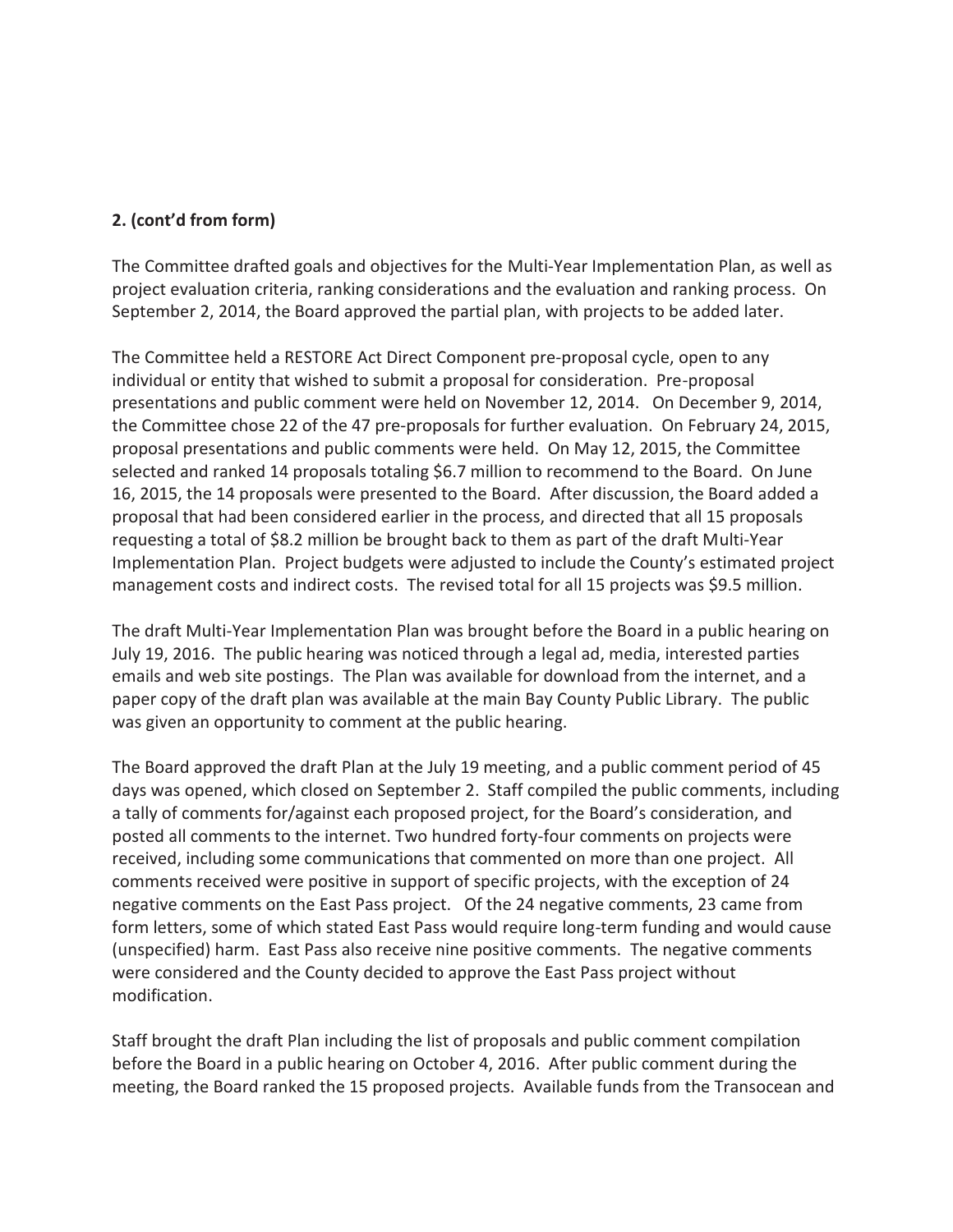Anadarko settlements were sufficient to fund eight projects fully and most of the ninth project. The Board approved the final Multi-Year Implementation Plan, including a list of nine projects to be funded and six projects to be given priority in the next funding cycle. Results of the Board's action were provided in an email to interested parties, posted on the County's RESTORE web site, and widely reported in the media. Minutes from the October 4, 2016 Board meeting are available online at http://baycoclerk.com/bocc-search/.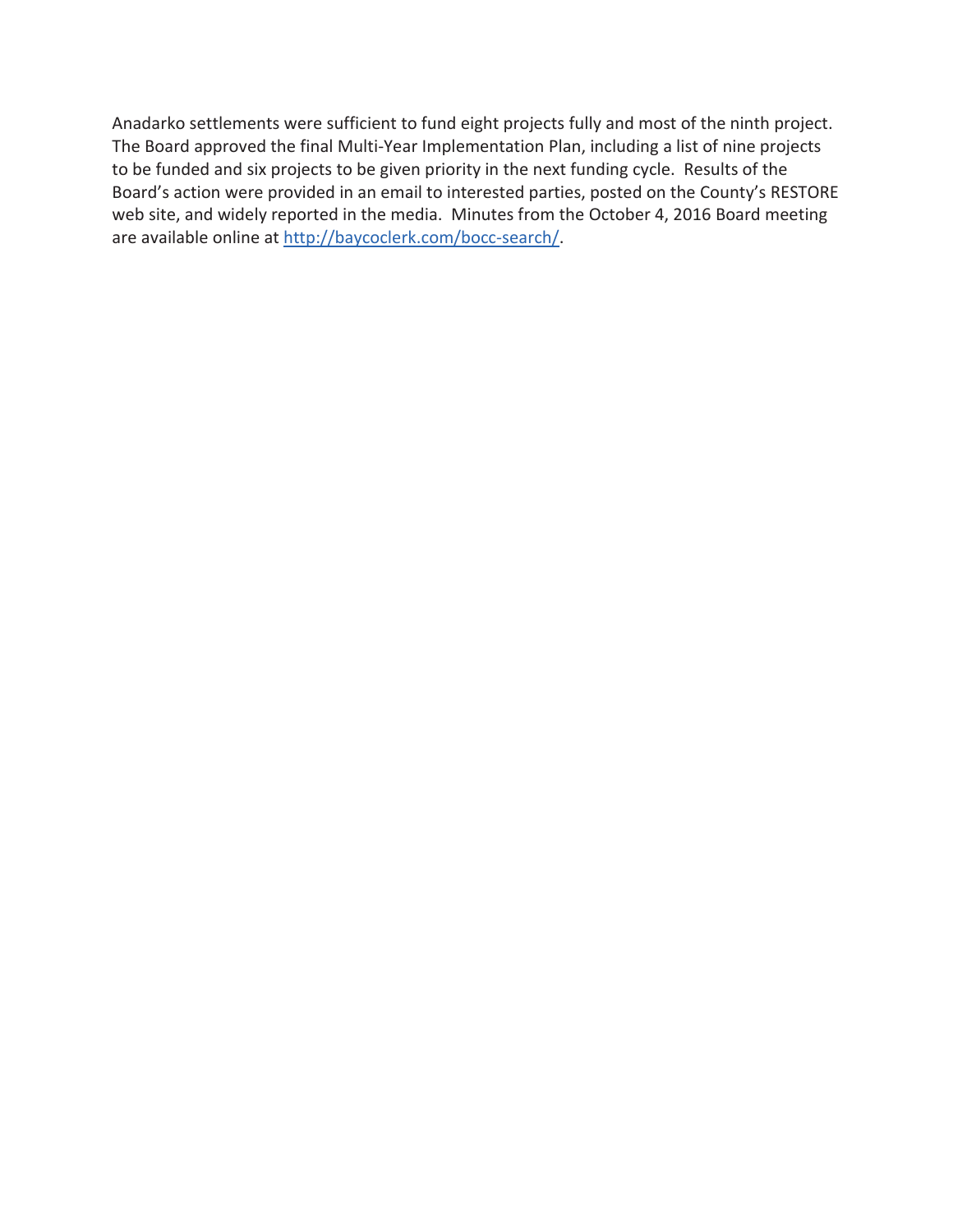Proposal number/name: 2014-028 Porter Park Improvements 2014

• Construction of the boat ramp

• Monitor boat ramp usage through weekend vehicle counts at ramp before and after ramp construction

Proposal number/name: 2014-022 Bay County East Pass Environmental Impact Statement (EIS)

- Completion of Environmental Impact Study
- Completion of Inlet and Beach Management Plan
- Assess whether study and plan are sufficient to make decision on pursuing design and permits

Proposal number/name: 2014-041 Carl Gray Park Boat Ramp

- Construction of the boat ramp
- Monitor boat ramp usage through weekend vehicle counts at ramp before and after ramp construction

Proposal number/name: 2014-016 Bay County Master Plan and Capital Improvement Strategic Plan Update (Stormwater)

- Completion of updated Master Plan and Stormwater Strategic Plan
- Utilization of plans by county to guide stormwater efforts

Proposal number/name: 2014-017 AMIkids Panama City Marine Institute Dock Repair

- Removal and replacement of dock
- Number of bay-related environmental service projects that use the dock
- Number of boat trips related to environmental service projects that use the dock

Proposal number/name: 2014-011 City of Panama City Beach and Bay County Continuous Outfall Sediment Reduction Projects

- Development of Beach Outfall Master Plan and Estimate of Probable Cost
- Development of preliminary engineering report of priority drainage basins

• Performance of geotechnical Work – obtain sub-surface soil information on-shore and offshore for the design of pipelines.

- Completion of Plume Study Perform a Sediment Transport and Pollutant Dilution Modeling.
- Completion of Dynamic Analysis determine the effect of those forces acting on the outfall to ensure that the depth, bedding, and other construction elements are properly designed

• Completion of Stability Analysis – conduct stability analysis to verify the depth of offshore system to handle hurricane forces

• Design and permit of sediment reduction devices for upstream systems to improve water quality

• Construction of \$200,000 improvements on upstream structures to improve water quality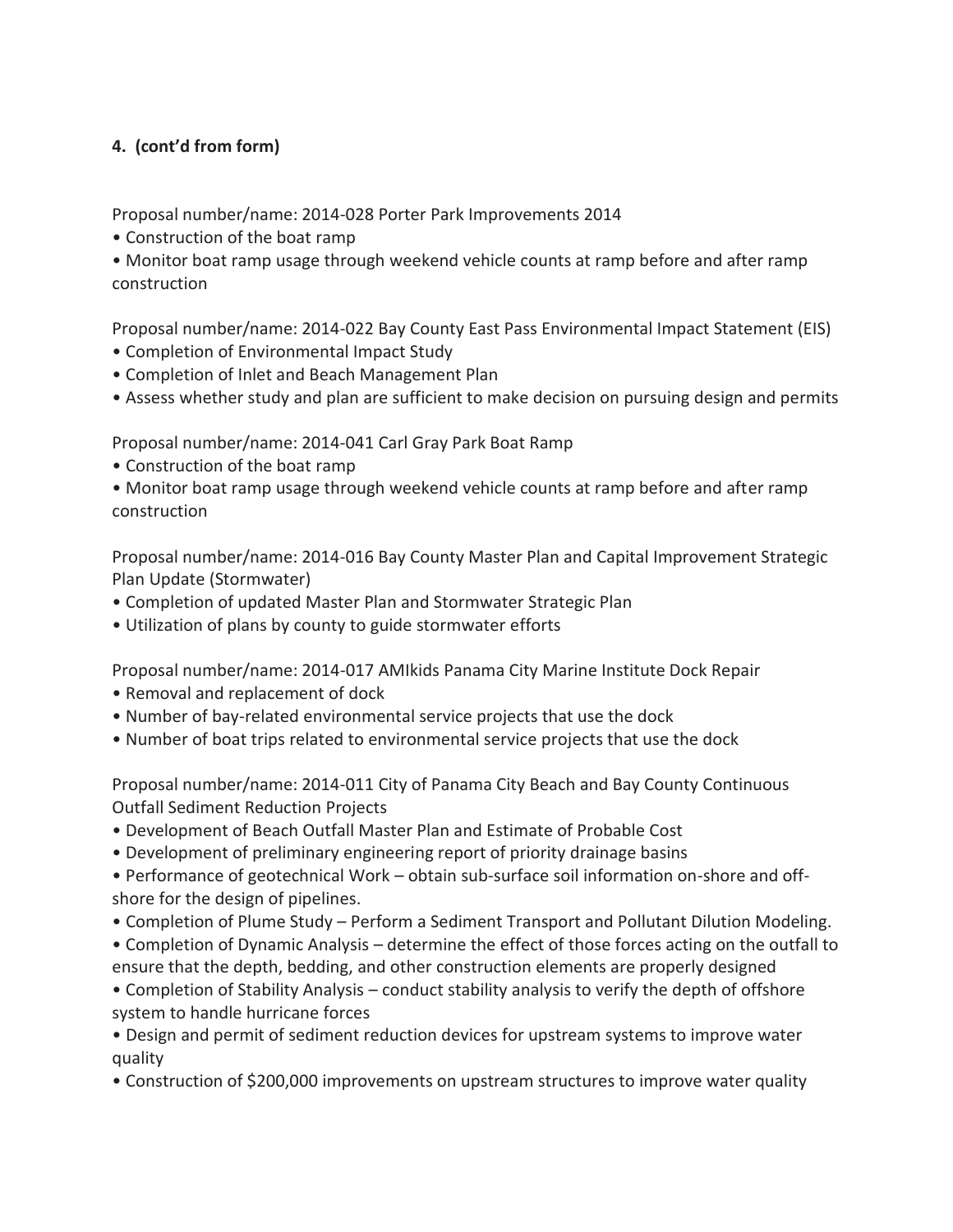• Completion/comparison of water quality monitoring results – baseline monitoring during design phase and post-construction monitoring

• Ready to construct one outfall and have the modeling done to know what the benefits will be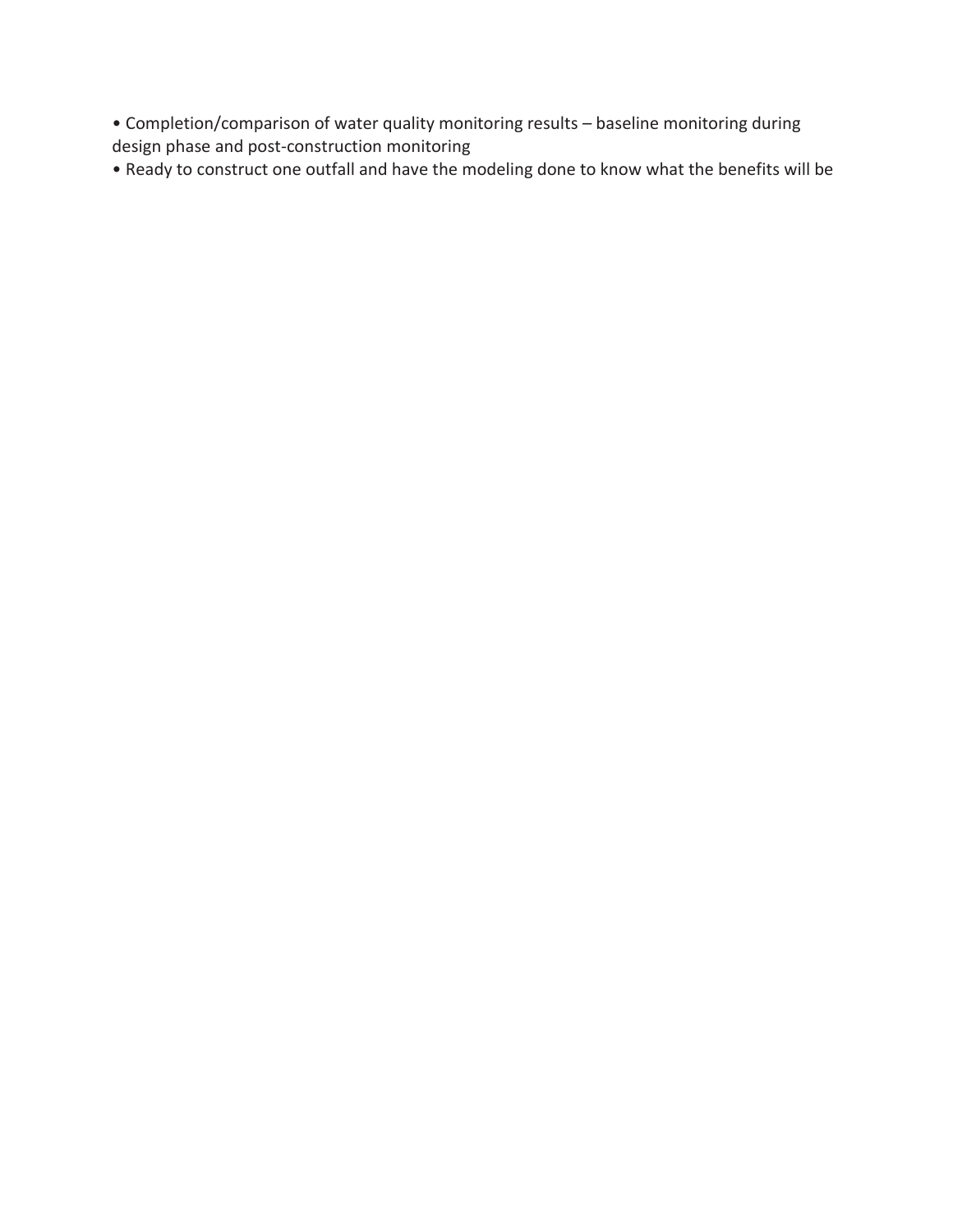All proposed projects had to meet five criteria to be eligible for consideration:

1. Within Bay County or adjacent surface and Gulf waters, or with an identified and strong benefit to the County

- 2. Addresses one or more RESTORE Act eligible activity
- 3. Addresses one or more Bay County Multi-Year Implementation Plan objectives
- 4. Is not fully funded by another source of money
- 5. Has a recognizable public benefit

The Committee developed goals and objectives for the Plan in three areas:

- 1. Economic Development and Job Creation
- 2. Environment
- 3. Public Infrastructure

The full text of the goals and objectives are included in the attached Plan.

Proposals for projects were solicited at-large. The Committee recommended projects for funding based on each committee member's evaluation and ranking of each project, considering the criteria, goals and objectives, and meaningful public input. Three Committee votes were involved in the prioritization of potential projects/activities. Pre-proposals receiving six or more yes-votes from the Committee advanced to the full proposal stage. Full proposals receiving six or more yes-votes from the Committee advanced to the ranking stage. Full proposals approved for ranking were ranked independently by each Committee member, and the proposals were ordered from highest to lowest rank based on the ranks from each Committee member. The ranked list was presented to the Board of County Commissioners.

The Commissioners added one project and directed that a draft Multi-Year Implementation Plan be prepared that included all 15 proposals, and that the draft Plan be brought back to them.

The Board approved the draft Plan at the July 19, 2016 meeting, and a public comment period of 45 days was provided. Staff compiled the public comments, including a tally of comments for/against each proposed project, for the Board's consideration, posted all comments to the internet, and brought the draft Plan including the list of proposals and public comment compilation before the Board in a public hearing on October 4, 2016. After public comment during the meeting, the Board approved the final Multi-Year Implementation Plan, including a list of projects to be funded and projects to be given priority in the next funding cycle

The Board of County Commissioners made the final decision on which activities/projects to fund, considering the Committee's recommendations; the criteria, goals and objectives; meaningful public input; and other factors the Commissioners deemed relevant.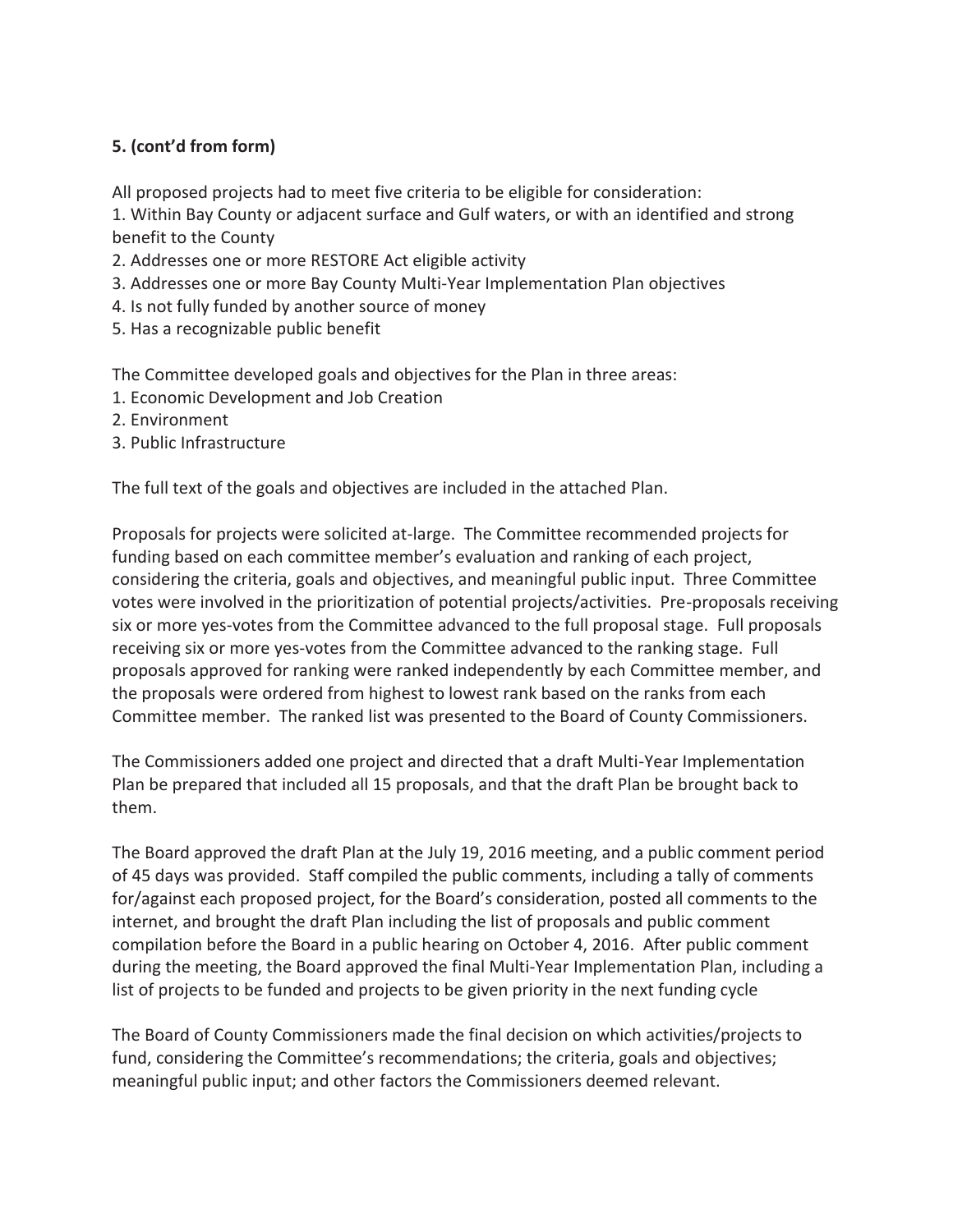Information for each project with funding from other sources will be listed as: Proposal Number/Proposal Name/Requested \$ plus Bay costs/Non-RESTORE funds/Updated estimated proposal cost

Bay PRP 2014-026 Bay Technology Initiative 1,133,000 500,000 1,633,000 The conduit will be owned by the not-for-profit EDA Foundation of NWFL, Inc. except for those segments of the conduit owned by Bay County, FL. Matching funds will not be blended. RESTORE Act funds will be used for purchase and installation of high speed data materials. Matching funds are in-hand.

Bay PRP 2014-004 North Bay Wastewater Collection System Improvements 1,760,000 4,250,000 6,010,000 RESTORE Act Direct Component funds will be spent on materials for the project. If the funds must be used for other components of the project, and matching funds are necessary to complete non-discrete components of the project, the matching funds will be blended with Direct Component funds and expended according to federal regulations. A \$1 million grant from FL Dept. of Environmental Protection to the County is scheduled for approval by the BoCC on November 1. An additional \$500,000 has been appropriated by the FL Legislature to the NW FL Water Management District, earmarked for this project. The balance of the funds will be provided by Gulf Power. Bay County Utilities will be the owner of all infrastructure from this projects.

Bay PRP 2014-001 Restoring Bay County's Recreational Fishing Industry through Artificial Reef Construction and Monitoring 446,641 150,740 597,381 Matching funds from Bay County are in-kind expenditures for eligible activities and less than \$5000 for equipment.

Bay PRP 2014-028 Porter Park Improvements 2014 509,850 424,500 934,350

Third party matching money is for the eligible activity and will be blended with RESTORE funds. Matching funds are in-hand.

Bay PRP 2014-041 Carl Gray Park Boat Ramp 566,500 302,010 868,510 Third party matching money is for the eligible activity and will be blended with RESTORE funds. Matching funds are in-hand.

Bay PRP 2014-011 City of Panama City Beach and Bay County Continuous Outfall Sediment Reduction Projects 1,133,000 100,000 1,233,000 The City of Panama City Beach is providing \$100,000 towards this project. The funds will be blended with RESTORE Act Direct Component funds.